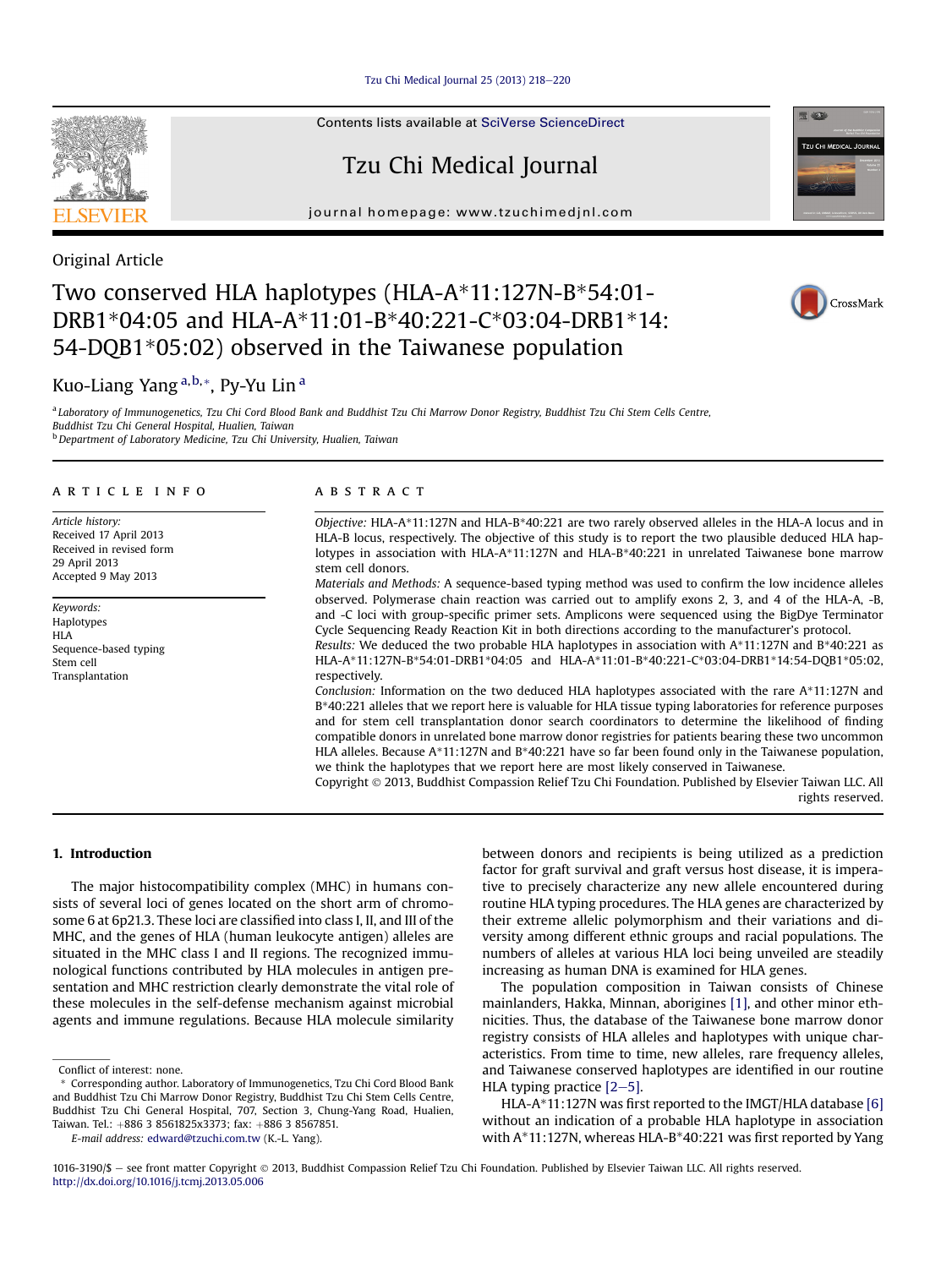et al [\[7\]](#page-2-0). However, the plausible HLA haplotype associated with B\*40:221 deduced by Yang et al [\[7\]](#page-2-0) was based on one individual only. Here we report the deduced HLA haplotype in association with A\*11:127N and confirm the deduced probable HLA haplotype bearing B\*40:221 reported by Yang et al [\[7\]](#page-2-0). We further postulate that these deduced HLA haplotypes in association with A\*11:127N and B\*40:221 are most likely conserved in Taiwanese, based on their scarce frequencies in the general population and the fact that they have so far been reported only in the Taiwanese population.

#### 2. Materials and methods

Peripheral whole blood samples from two bone marrow donors with Taiwanese ethnicity were collected in an acid citrate dextrose anticoagulant. Formal written consent was obtained from each donor prior to blood collection. Acid citrate dextrose whole blood was stored at  $-80^{\circ}$ C until use. Genomic DNA was extracted using the QIAamp DNA Blood Mini Kit according to the manufacturer's instructions (Qiagen, Hilden, Germany). Genomic DNA typing of HLA-A, -B, and -DRB1 loci was first performed using the Dynal Relisequence-specific oligonucleotide probe HLA-A, -B, and -DRB1 Typing Kits (Dynal Biotech Ltd., Bromborough, Wirral, UK), followed by the sequence-specific primer (SSP) typing method (AllSet Gold SSP HLA high-resolution kits, Dynal Biotech Ltd; Invitrogen, Brown Deer, WI, USA) to reach high-resolution allelic subtypes. The sequence-based typing method [\[2,3\]](#page-2-0) was used to confirm the low incidence alleles observed, and in cases of anomalous results and typing ambiguities from the sequence-specific oligonucleotide (SSO) or SSP typing protocols. Polymerase chain reaction was carried out to amplify exons 2 and 3 of the HLA-C locus and exon 2 of the DQB1 locus with group-specific primer sets as previously described [\[5\].](#page-2-0) Amplicons were sequenced using the BigDye Terminator Cycle Sequencing Ready Reaction Kit (Applied Biosystems, Foster City, CA, USA) in both directions. In this study, A\*11:127N from one blood donor and B\*40:221 from another donor were sequenced and analyzed.

#### 3. Results

We confirmed the DNA sequence of HLA-A\*11:127N as previously reported [\[6\].](#page-2-0) In exons 2 and 3, the DNA sequence of A\*11:127N was identical to the sequence of A\*11:01:01 except for a nucleotide substitution at residue 585 in exon 3, where A was substituted for C (at codon 171; TAC->TAA). The nucleotide replacement produced a stop codon (TAA) at codon 171 (Fig. 1). The extended HLA typings of the Taiwanese donor with A\*11:127N reported to the IMGT/HLA database were A\*02:06, A\*11:127N, B\*15:02, B\*54:01, DRB1\*04:05, and DRB1\*12:02 [\[6\]](#page-2-0), whereas the extended HLA typings of our Taiwanese donor carrying A\*11:127N were A\*02:07, A\*11:127N, B\*46:01, B\*54:01, DRB1\*04:05, and DRB1\*09:01. With the HLA alleles that the two randomized unrelated Taiwanese donors shared in common, we deduced the most probable HLA-A, -B, and -DRB1 haplotype in association with A\*11:127N as HLA-A\*11:127N-B\*54:01-DRB1\*04:05. The other deduced HLA haplotype carried by our donor was A\*02:07- B\*46:01-DRB1\*09:01, which is one of the most prevalent haplotypes in the Taiwanese population [\[5\].](#page-2-0)

We also confirmed the DNA sequence of B\*40:221, which was homologous to the sequence of B\*40:01:01 in exons 2, 3, and 4, except for the nucleotide at codon 265 where GGG was replaced by AGG, as reported by Yang et al [\[7\]](#page-2-0) ([Fig. 2\)](#page-2-0). The extended HLA typings of the Taiwanese donor bearing B\*40:221 reported by Yang et al [\[7\]](#page-2-0) were A\*02:06, A\*11:01, B\*35:01, B\*40:221, C\*03:03, C\*03:04, DRB1\*14:54, DRB1\*15:01, DQB1\*05:02, and DQB1\*06:02 [\[7\]](#page-2-0), whereas the extended HLA typings of our Taiwanese donor with B\*40:221 were A\*02:06, A\*11:01, B\*39:01, B\*40:221, C\*03:04, C\*07:02, DRB1\*08:03, DRB1\*14:54, DQB1\*05:02, and DQB1\*06:01. Considering the two randomized unrelated Taiwanese donors' HLA alleles that were shared in common, we assumed the most probable HLA haplotype in association with B\*40:221 was HLA-A\*11:01-B\*40:221-C\*03:04-DRB1\*14:54- DQB1\*05:02, as previously reported by Yang et al [\[7\].](#page-2-0) The other deduced HLA haplotype of our donor was a commonly observed HLA haplotype in the Taiwanese population: A\*02:06-B\*39:01- C\*07:02-DRB1\*08:03-DQB1\*06:01 [\[5\].](#page-2-0)

#### 4. Discussion

The HLA system is the most polymorphic genetic system in humans. The number of recognized HLA alleles is markedly increasing with recent developments in DNA-based molecular HLA typing methodology [\[8\].](#page-2-0) A\*11:127N was first discovered in a

|              |     | $L$ AVII $\cup$ |                                                                       |                                                                                                     |     |
|--------------|-----|-----------------|-----------------------------------------------------------------------|-----------------------------------------------------------------------------------------------------|-----|
| AA Codon     | 95  | 100             | 105                                                                   | 110                                                                                                 | 115 |
| $A*11:01:01$ |     |                 |                                                                       | GT TCT CAC ACC ATC CAG ATA ATG TAT GGC TGC GAC GTG GGG CCG GAC GGG CGC TTC CTC CGC GGG TAC CGG CAG  |     |
| A*11:02:01   |     |                 |                                                                       |                                                                                                     |     |
| A*11:127N1   |     |                 |                                                                       |                                                                                                     |     |
| AA Codon     | 120 | 125             | 130                                                                   | 135                                                                                                 | 140 |
| A*11:01:01   |     |                 |                                                                       | GAC GCC TAC GAC GGC AAG GAT TAC ATC GCC CTG AAC GAG GAC CTG CGC TCT TGG ACC GCG GCG GAC ATG GCA GCT |     |
| $A*11:02:01$ |     |                 |                                                                       |                                                                                                     |     |
| A*11:127N    |     |                 |                                                                       |                                                                                                     |     |
| AA Codon     | 145 | 150             | 155                                                                   | 160                                                                                                 | 165 |
| A*11:01:01   |     |                 |                                                                       | CAG ATC ACC AAG CGC AAG TGG GAG GCG GCC CAT GCG GCG GAG CAG CAG AGA GCC TAC CTG GAG GGC CGG TGC GTG |     |
| $A*11:02:01$ |     |                 |                                                                       |                                                                                                     |     |
| A*11:127N    |     |                 |                                                                       |                                                                                                     |     |
| AA Codon     | 170 | 175             | 180                                                                   |                                                                                                     |     |
| A*11:01:01   |     |                 | GAG TGG CTC CGC AGA TAC CTG GAG AAC GGG AAG GAG ACG CTG CAG CGC ACG G |                                                                                                     |     |
| $A*11:02:01$ |     |                 |                                                                       |                                                                                                     |     |
| $A*11:127N$  |     |                 |                                                                       |                                                                                                     |     |

Fig. 1. Comparison of DNA sequences between A\*11:01:01, A\*11:02:01 and A\*11:127N in exon 3. A\*11:127N differs from A\*11:01:01 and A\*11:02:01 by one nucleotide at position 585 (C->A) (underlined). The nucleotide substitution produces a stop codon (TAA) at codon 171 (shaded).

#### $Fron 3$